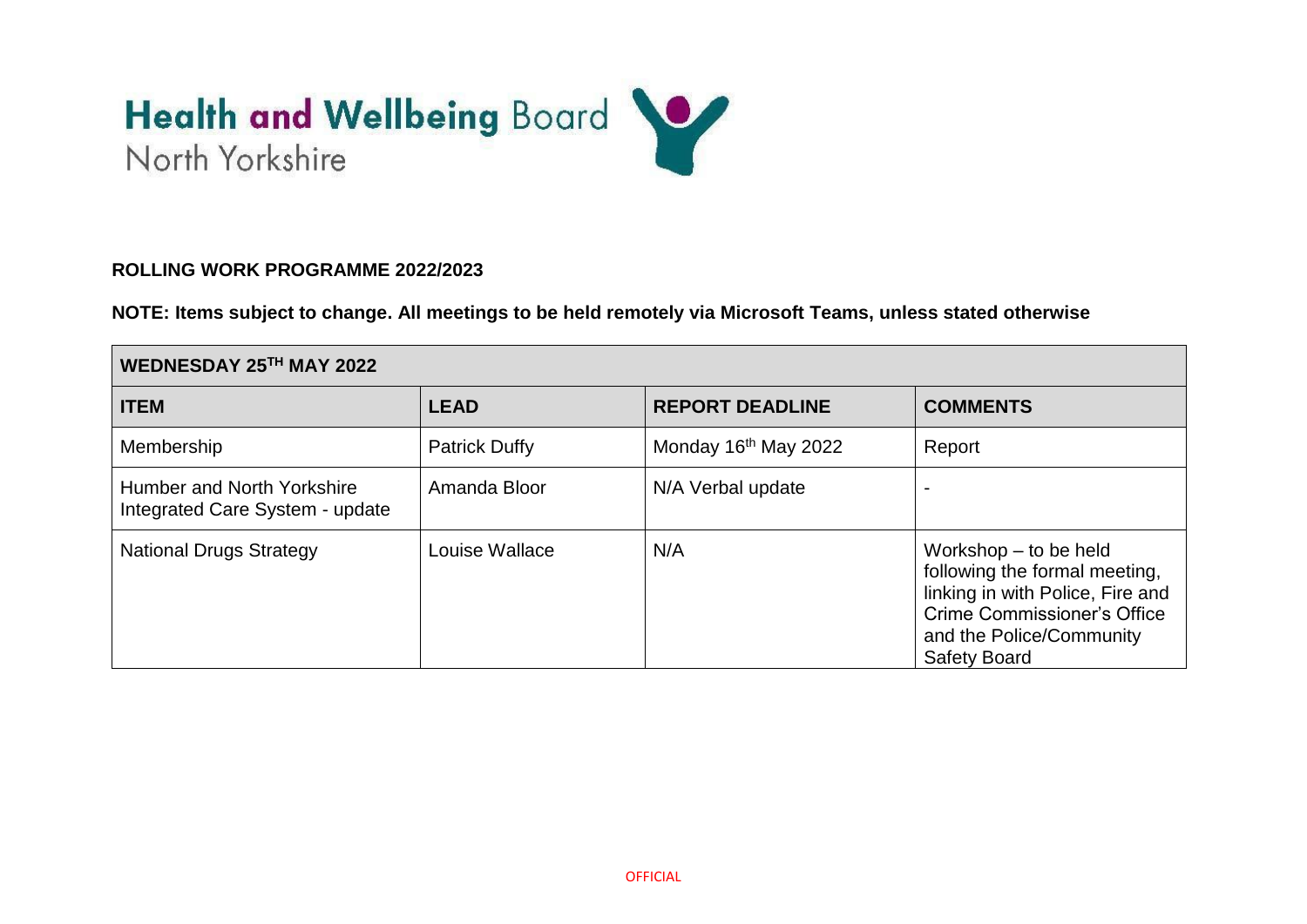# **ROLLING WORK PROGRAMME 2022/2023**

| FRIDAY 29TH JULY 2022                                                                         |                                                 |                                                     |                                                                                                                                     |
|-----------------------------------------------------------------------------------------------|-------------------------------------------------|-----------------------------------------------------|-------------------------------------------------------------------------------------------------------------------------------------|
| <b>ITEM</b>                                                                                   | <b>LEAD</b>                                     | <b>REPORT DEADLINE</b>                              | <b>COMMENTS</b>                                                                                                                     |
| <b>Terms of Reference</b>                                                                     | <b>Patrick Duffy</b>                            | Wednesday 20 <sup>th</sup> July 2022                | Report<br>Opportune time to review, with<br>revised Membership in place                                                             |
| North Yorkshire Place Board -<br>feedback                                                     | Amanda Bloor                                    | N/A Likely to be verbal update<br>on most occasions | Standing Item                                                                                                                       |
| <b>SEND Local Area Strategy</b>                                                               | Jane Le Sage                                    | Wednesday 20 <sup>th</sup> July 2022                | Report/Workshop                                                                                                                     |
| North Yorkshire Joint Health and<br><b>Wellbeing Strategy - formulation</b><br>and priorities | Louise Wallace                                  | Wednesday 20 <sup>th</sup> July 2022                | Potential Workshop.<br>NOTE: This will link to the three<br><b>North Yorkshire Place Priorities</b>                                 |
| <b>Integration White Paper</b>                                                                | <b>Richard Webb and</b><br><b>Wendy Balmain</b> | Wednesday 20 <sup>th</sup> July 2022                | Presentation                                                                                                                        |
| <b>Loneliness Strategy</b>                                                                    | Jane Colthup                                    | Wednesday 20 <sup>th</sup> July 2022                | Potential Workshop, picking up<br>developments since the<br><b>Voluntary and Community Sector</b><br>launched this Strategy in 2020 |
| <b>Coastal Initiatives</b>                                                                    | Amanda Bloor and<br>Louise Wallace              | Wednesday 20 <sup>th</sup> July 2022                | <b>Potential Workshop</b>                                                                                                           |

**NOTE:** Some of the above Items will be rescheduled for subsequent meetings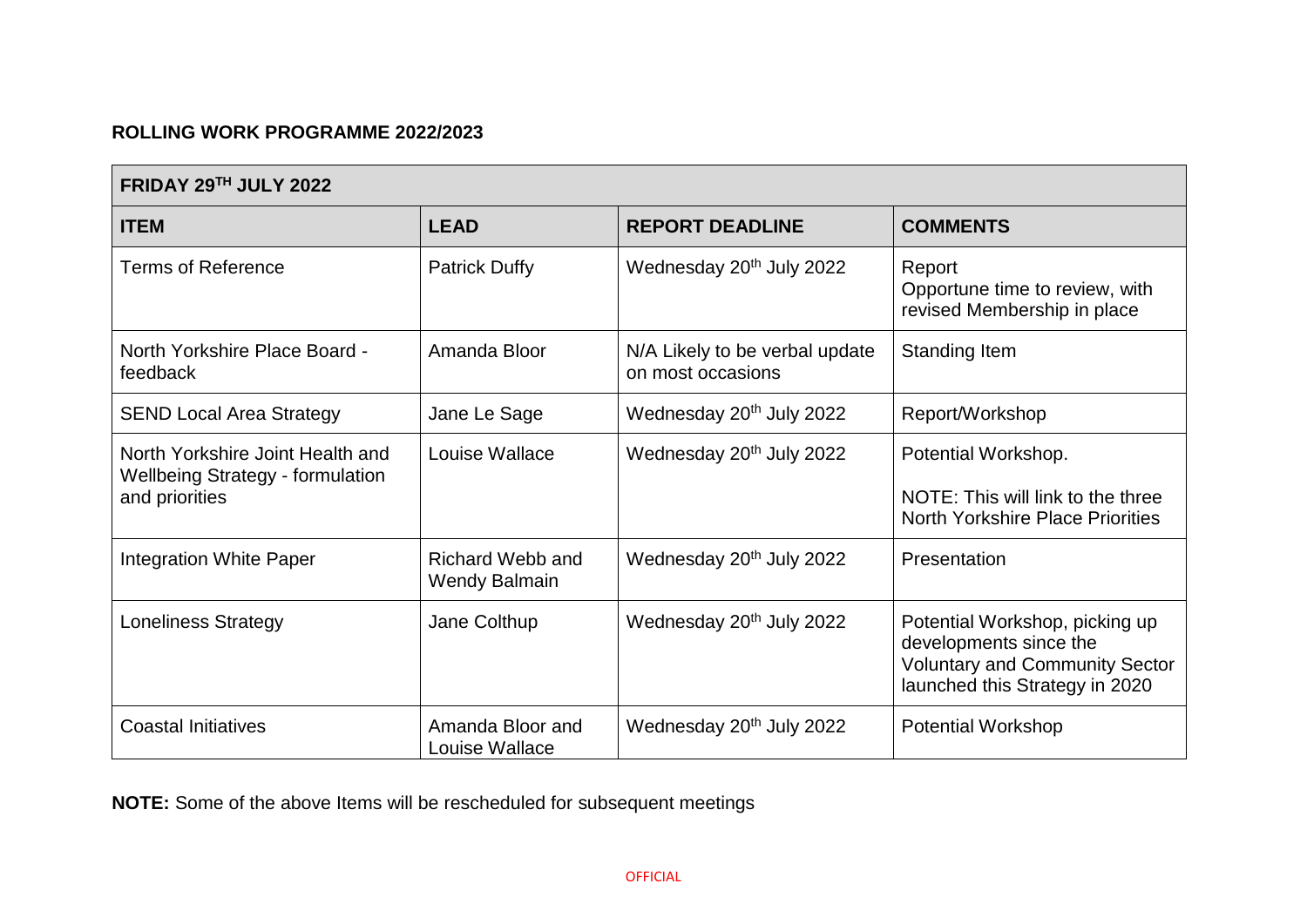# **ROLLING WORK PROGRAMME 2022/2023**

| WEDNESDAY 14TH SEPTEMBER 2022                                   |                |                                                     |                           |
|-----------------------------------------------------------------|----------------|-----------------------------------------------------|---------------------------|
| <b>ITEM</b>                                                     | <b>LEAD</b>    | <b>REPORT DEADLINE</b>                              | <b>COMMENTS</b>           |
| North Yorkshire Place Board -<br>feedback                       | Amanda Bloor   | N/A Likely to be verbal update<br>on most occasions | Standing Item             |
| North Yorkshire Pharmaceutical<br>Needs Assessment 2022-2024    | Louise Wallace | Monday 5 <sup>th</sup> September 2022               | To sign off this document |
| Care Quality Commission - role<br>and links with Health Systems |                | Monday 5 <sup>th</sup> September 2022               | Presentation              |

| <b>MONDAY 28TH NOVEMBER 2022</b>                                        |                                            |                                                     |                                                                                        |
|-------------------------------------------------------------------------|--------------------------------------------|-----------------------------------------------------|----------------------------------------------------------------------------------------|
| North Yorkshire Place Board -<br>feedback                               | Amanda Bloor                               | N/A Likely to be verbal update<br>on most occasions | Standing Item                                                                          |
| Director of Public Health Annual<br>Report                              | Louise Wallace                             | Thursday 17th November 2022                         | Report                                                                                 |
| North Yorkshire Safeguarding<br>Adults Board - Annual Report            | Dr. Sue Proctor                            | Thursday 17th November 2022                         | Report                                                                                 |
| Update on North Yorkshire Joint<br><b>Strategic Needs Assessment</b>    | Louise Wallace                             | Thursday 17th November 2022                         | Report                                                                                 |
| Update on North Yorkshire Joint<br><b>Health and Wellbeing Strategy</b> | Louise Wallace                             | Thursday 17th November 2022                         | Report                                                                                 |
| Review of Health and Wellbeing<br><b>Board</b>                          | Louise Wallace and<br><b>Patrick Duffy</b> | Thursday 17th November 2022                         | Report. To include modus<br>operandi in the light of ICS;<br><b>LGR and Devolution</b> |